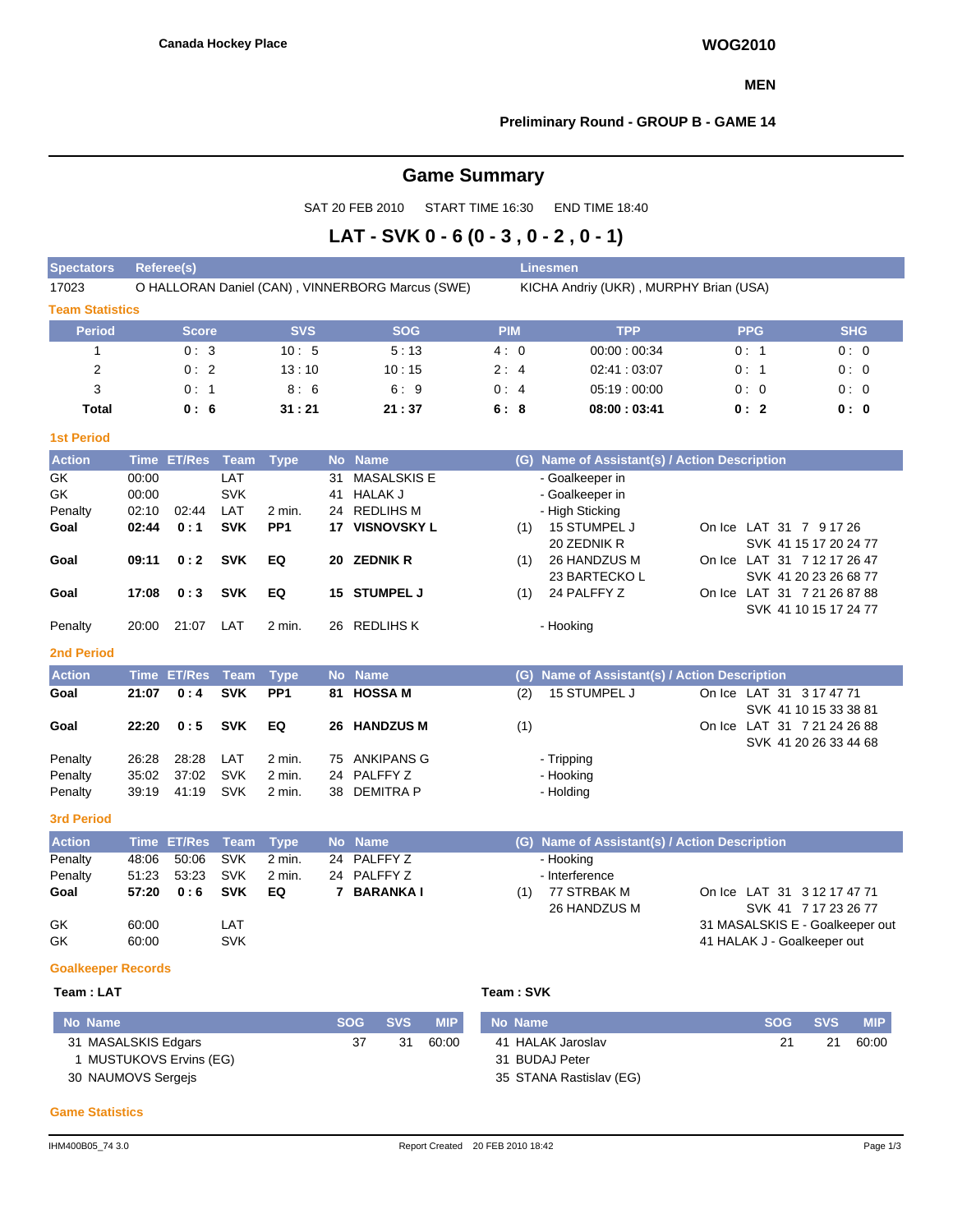#### **MEN**

## **Preliminary Round - GROUP B - GAME 14**

|             | Team: LAT (RED)          |   |              |                |             |                |                      |               |      |      |                |      |                         |            |            |
|-------------|--------------------------|---|--------------|----------------|-------------|----------------|----------------------|---------------|------|------|----------------|------|-------------------------|------------|------------|
|             |                          |   |              |                |             |                | <b>Shots on Goal</b> |               |      |      |                |      | Time on Ice             |            |            |
| No Pos Name |                          | G | <b>A PIM</b> |                |             | $\overline{2}$ |                      | 3 OT TS $+/-$ |      | 1    | $\overline{2}$ | 3    | <b>TOT</b><br><b>OT</b> | <b>SHF</b> | <b>AVG</b> |
| 5F          | <b>SPRUKTS Janis</b>     | 0 | 0            | 0              | 0           | 0              | 0                    | 0             | 0    | 5:00 | 5:45           | 7:18 | 18:03                   | 24         | 0:45       |
| 7 D         | SKRASTINS Karlis +C      | 0 | 0            | 0              | 0           | 0              | 0                    | $\mathbf 0$   | -3   | 8:06 | 7:45           | 6:20 | 22:11                   | 25         | 0.53       |
| 9F          | <b>KARSUMS Martins</b>   | 0 | 0            | 0              | 0           | 1              | $\Omega$             | 1             | 0    | 3:59 | 6:28           | 6:26 | 16:53                   | 23         | 0:44       |
| 26 D        | <b>REDLIHS Krisjanis</b> | 0 | 0            | 2              | 1           | 1              | 1                    | 3             | -3   | 8:43 | 7:29           | 6:33 | 22:45                   | 24         | 0:56       |
| 75 F        | <b>ANKIPANS Girts</b>    | 0 | 0            | $\overline{2}$ | $\mathbf 0$ | $\overline{2}$ | 1                    | 3             | 0    | 4:56 | 6:18           | 7:18 | 18:32                   | 22         | 0:50       |
| 3 D         | <b>REKIS Arvids</b>      | 0 | 0            | 0              | 0           | 0              | 0                    | 0             | -1   | 4:43 | 4:46           | 5:25 | 14:54                   | 22         | 0:40       |
| 12F         | VASILJEVS Herberts +A    | 0 | 0            | 0              | 0           | 0              | 1                    | 1             | $-2$ | 6:03 | 7:35           | 6:29 | 20:07                   | 26         | 0:46       |
| 17F         | NIZIVIJS Aleksandrs +A   | 0 | $\Omega$     | 0              | $\Omega$    | 0              | $\Omega$             | 0             | -2   | 5:55 | 5:01           | 6:34 | 17:30                   | 29         | 0:36       |
| 47 F        | <b>CIPULIS Martins</b>   | 0 | 0            | 0              | 3           | 0              | 0                    | 3             | $-2$ | 5:47 | 5:01           | 5:38 | 16:26                   | 25         | 0:39       |
| 71 D        | <b>PUJACS Georgijs</b>   | 0 | 0            | 0              | $\mathbf 0$ | 1              | $\mathbf 0$          | 1             | -1   | 5:20 | 7:12           | 5:25 | 17:57                   | 21         | 0:51       |
| 8 D         | <b>BARTULIS Oskars</b>   | 0 | 0            | 0              | $\mathbf 0$ | 0              | 0                    | 0             | 0    | 7:17 | 5:45           | 8:47 | 21:49                   | 25         | 0:52       |
| 10F         | <b>DARZINS Lauris</b>    | 0 | 0            | 0              | 0           | 2              | 2                    | 4             | 0    | 5:34 | 5:14           | 6:03 | 16:51                   | 21         | 0:48       |
| 11 D        | <b>SOTNIEKS Kristaps</b> | 0 | 0            | 0              | 0           | 0              | 0                    | 0             | 0    | 6:12 | 4:38           | 5:44 | 16:34                   | 22         | 0:45       |
| 16 F        | <b>DAUGAVINS Kaspars</b> | 0 | 0            | 0              | 0           | 3              | 0                    | 3             | 0    | 4:57 | 4:32           | 6:12 | 15:41                   | 20         | 0:47       |
| 24 F        | <b>REDLIHS Mikelis</b>   | 0 | 0            | $\overline{2}$ | 1           | 0              | 1                    | 2             | -1   | 5:38 | 6:33           | 6:13 | 18:24                   | 20         | 0:55       |
| 2 D         | <b>LAVINS Rodrigo</b>    | 0 | 0            | 0              | 0           | 0              | 0                    | 0             | 0    | 0:00 | 4:15           | 3:34 | 7:49                    | 13         | 0:36       |
| 21 F        | <b>BERZINS Armands</b>   | 0 | 0            | 0              | 0           | 0              | 0                    | 0             | -2   | 4:06 | 1:25           | 0:00 | 5:31                    | 9          | 0:36       |
| 87F         | <b>MEIJA Gints</b>       | 0 | 0            | 0              | 0           | 0              | 0                    | 0             | -1   | 3:12 | 1:06           | 0:00 | 4:18                    | 6          | 0:43       |
| 88F         | <b>SIROKOVS Alekseis</b> | 0 | 0            | 0              | 0           | 0              | 0                    | 0             | $-2$ | 4:49 | 1:14           | 0:00 | 6:03                    | 8          | 0:45       |
| 1 GK        | <b>MUSTUKOVS Ervins</b>  | 0 | $\Omega$     | 0              | 0           | 0              | $\Omega$             | $\mathbf 0$   |      |      |                |      |                         |            |            |
| 30 GK       | <b>NAUMOVS</b> Sergeis   | 0 | 0            | 0              | $\mathbf 0$ | 0              | 0                    | $\mathbf 0$   |      |      |                |      |                         |            |            |
| 31 GK       | <b>MASALSKIS Edgars</b>  | 0 | 0            | 0              | 0           | 0              | 0                    | 0             |      |      |                |      |                         |            |            |
| Total       |                          | 0 | 0            | 6              | 5           | 10             | 6                    | 21            |      |      |                |      |                         |            |            |

### **Head Coach :** ZNAROK Oleg

|             | Team: SVK (WHT)       |          |       |             |          |                |                      |                |          |             |                |      |                         |            |            |
|-------------|-----------------------|----------|-------|-------------|----------|----------------|----------------------|----------------|----------|-------------|----------------|------|-------------------------|------------|------------|
|             |                       |          |       |             |          |                | <b>Shots on Goal</b> |                |          | Time on Ice |                |      |                         |            |            |
| No Pos Name |                       | G        | A PIM |             |          | $\overline{2}$ |                      | 3 OT TS $+/-$  |          |             | $\overline{2}$ | 3    | <b>OT</b><br><b>TOT</b> | <b>SHF</b> | <b>AVG</b> |
| 14 D        | MESZAROS Andrej       | 0        | 0     | 0           | 2        |                | $\Omega$             | 3              | $\Omega$ | 7:14        | 5:32           | 7:13 | 19:59                   | 26         | 0:46       |
| 33 D        | CHARA Zdenko +C       | 0        | 0     | 0           | 0        | 0              | $\Omega$             | 0              | $+1$     | 6:32        | 6:41           | 7:29 | 20:42                   | 25         | 0:49       |
| 38 F        | DEMITRA Pavol +A      | 0        | 0     | 2           | 0        | 0              | $\Omega$             | 0              | 0        | 6:03        | 6:19           | 5:11 | 17:33                   | 19         | 0:55       |
| 81 F        | HOSSA Marian +A       |          | 0     | $\Omega$    | 2        | 4              |                      | 7              | 0        | 5:10        | 6:21           | 5:36 | 17:07                   | 19         | 0:54       |
| 91 F        | <b>HOSSA Marcel</b>   | 0        | 0     | $\mathbf 0$ | 0        | 0              | 0                    | 0              | 0        | 5:12        | 3:01           | 3:26 | 11:39                   | 14         | 0:49       |
| 10F         | <b>GABORIK Marian</b> | $\Omega$ | 0     | 0           | $\Omega$ | 3              | 1                    | $\overline{4}$ | $+1$     | 4:52        | 6:19           | 4:56 | 16:07                   | 21         | 0:46       |
| 15F         | STUMPEL Jozef         |          | 2     | 0           | 2        | 2              | $\Omega$             | 4              | $+1$     | 4:48        | 6:44           | 5:39 | 17:11                   | 24         | 0:42       |
| 17 D        | VISNOVSKY Lubomir     |          | 0     | 0           |          | 0              | $\Omega$             | 1              | $+2$     | 6:40        | 6.59           | 3:52 | 17:31                   | 23         | 0:45       |
| 24 F        | PALFFY Zigmund        | 0        |       | 6           | 2        |                | $\Omega$             | 3              | $+1$     | 4:58        | 5:37           | 4:00 | 14:35                   | 20         | 0:43       |
| 77 D        | <b>STRBAK Martin</b>  | 0        | 1     | 0           | 0        | 0              | 1                    | $\mathbf{1}$   | $+3$     | 7:06        | 5:16           | 6:38 | 19:00                   | 24         | 0:47       |
| 20 F        | <b>ZEDNIK Richard</b> |          | 1     | 0           | 2        | 1              |                      | 4              | $+2$     | 5:48        | 5:47           | 2:54 | 14:29                   | 20         | 0:43       |
| 23 F        | <b>BARTECKO Lubos</b> | 0        |       | 0           |          | 0              | 0                    | 1              | $+2$     | 5:35        | 3:50           | 3:29 | 12:54                   | 19         | 0:40       |
| 26 F        | <b>HANDZUS Michal</b> |          | 2     | 0           |          |                |                      | 3              | $+3$     | 4:55        | 5:28           | 4:01 | 14:24                   | 20         | 0:43       |
| 44 D        | SEKERA Andrej         | 0        | 0     | 0           | 0        | 0              | $\Omega$             | 0              | $+1$     | 5:43        | 5:04           | 5:06 | 15:53                   | 21         | 0:45       |
| 68 D        | <b>JURCINA Milan</b>  | 0        | 0     | 0           | 0        | 0              | 0                    | 0              | $+2$     | 5:40        | 4:58           | 5:32 | 16:10                   | 21         | 0:46       |
| 7 D         | <b>BARANKA</b> Ivan   | 1        | 0     | 0           | 0        | 0              | -1                   | 1              | $+1$     | 0:00        | 3:22           | 3:54 | 7:16                    | 9          | 0:48       |